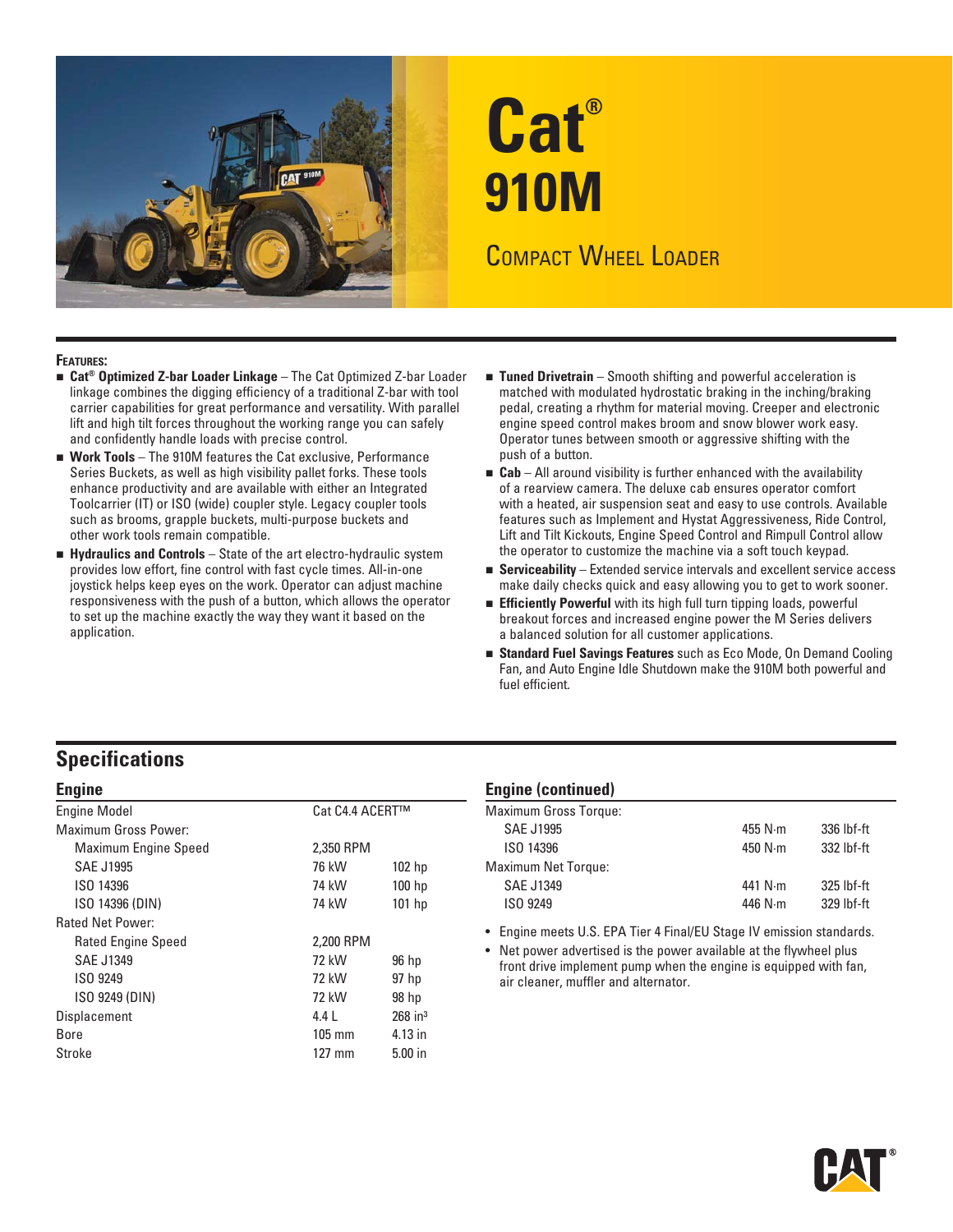## **910M Compact Wheel Loader**

| <b>Buckets</b>                                        |                            |                             |
|-------------------------------------------------------|----------------------------|-----------------------------|
| <b>Bucket Capacities - General Purpose</b>            | $1.3 - 1.9$ m <sup>3</sup> | $1.7 - 2.5$ yd <sup>3</sup> |
| <b>Steering</b>                                       |                            |                             |
| Steering Articulation Angle (each direction)          | 40 degrees                 |                             |
| Maximum Flow - Steering Pump                          | 66 L/min                   | 17 gal/min                  |
| Maximum Working Pressure -                            |                            |                             |
| <b>Steering Pump</b>                                  | 18 500 kPa                 | 2,683 psi                   |
| Steering Cycle Times (full left to full right):       |                            |                             |
| At 2,350 RPM: 90 RPM                                  |                            |                             |
| steering wheel speed                                  | 3.2 seconds                |                             |
| Number of Steering Wheel Turns - full left            |                            |                             |
| to full right or full right to full left              | 3.75 turns                 |                             |
|                                                       |                            |                             |
| <b>Loader Hydraulic System</b>                        |                            |                             |
| Maximum Flow - Implement Pump                         | 122 L/min                  | 32 gal/min                  |
| 3rd Function, Maximum Flow                            | 90 L/min                   | 24 gal/min                  |
| 4rd Function, Maximum Flow                            | 90 L/min                   | 24 gal/min                  |
| Maximum Working Pressure -                            |                            |                             |
| <b>Implement Pump</b>                                 | 23 500 kPa                 | 3,408 psi                   |
| Relief Pressure - Tilt Cylinder                       | 34 000 kPa                 | 4,931 psi                   |
| 3rd Function Maximum Working Pressure 21 000 kPa      |                            | 3,046 psi                   |
| 4th Function Maximum Working Pressure 21 000 kPa      |                            | 3,046 psi                   |
| <b>Hydraulic Cycle Times:</b>                         |                            |                             |
| Raise (ground level to maximum lift)                  | 5.2 seconds                |                             |
| Dump (at maximum reach)                               | 1.4 seconds                |                             |
| <b>Rack Back</b>                                      | 2.2 seconds                |                             |
| Float Down (maximum lift to ground level) 3.7 seconds |                            |                             |
| <b>Total Cycle Time</b>                               | 12.5 seconds               |                             |
|                                                       |                            |                             |
| <b>Service Refill Capacities</b>                      |                            |                             |
| <b>Fuel Tank</b>                                      | 154.0L                     | 40.7 gal                    |
| <b>Cooling System</b>                                 | 21.5L                      | 5.7 gal                     |
| <b>Engine Crankcase</b>                               | 8.8 L                      | 2.3 gal                     |
| Axles:                                                |                            |                             |
| <b>Front Center Differential</b>                      | 7.5 L                      | 2.0 gal                     |
| Roar Contor Difforantial                              | 751                        | len0                        |

| <b>Rear Center Differential</b>   | 7.5 L  | $2.0$ gal  |
|-----------------------------------|--------|------------|
| Hydraulic System (including tank) | 98.0L  | $25.9$ gal |
| Hydraulic Tank                    | 55.0L  | 14.5 gal   |
| Transmission                      | 3.41   | $0.9$ gal  |
| Diesel Exhaust Fluid (DEF) Tank   | 18.9 L | $5.0$ gal  |
|                                   |        |            |

 • DEF used in Cat SCR systems must meet the requirements outlined in the International Organization for Standardization (ISO) standard 22241-1.

### **Transmission**

| Forward and Reverse:      |                   |            |
|---------------------------|-------------------|------------|
| Low Range, Speed Range 1* | $10 \text{ km/h}$ | $6.3$ mph  |
| Low Range, Speed Range 2* | $20 \text{ km/h}$ | $12.5$ mph |
| High Range                | $40 \text{ km/h}$ | 25 mph     |

\*Creeper Control allows speed control from a stand still up to 10 km/h (6.3 mph). The Creeper Control will only work in Range 1.

### **Tires**

| <b>Standard Size</b>   | 15.5-25 12PR             |
|------------------------|--------------------------|
| Other Choices Include: | 15.5-R25                 |
|                        | 17.5-25 12PR             |
|                        | 17.5-25 12PR L2          |
|                        | 17.5-R25 XHA * L3        |
|                        | 17.5-R25 * L2/L3 PC RM   |
|                        | 17.5-25 16PR L3, 3PC Rim |
|                        | 17.5-25 GY L2/L3         |
|                        | 17.5-25 12PR L2, SNOW    |
|                        | Flexport™                |
|                        |                          |

- Other tire choices are available. Contact your Cat dealer for details.
- In certain applications, the loader's productive capabilities may exceed the tire's tonnes-km/h (ton-mph) capabilities.
- Caterpillar recommends that you consult a tire supplier to evaluate all conditions before selecting a tire model.

### **Cab**

| ---  |                        |
|------|------------------------|
| ROPS | ISO 3471:2008          |
| FOPS | ISO 3449:2005 Level II |

- Cab and Rollover Protective Structures (ROPS) are standard in North America and Europe.
- The declared dynamic operator sound pressure levels per ISO 6396:2008\*, when properly installed and maintained, is 77 dB(A).
- The labelled sound power level for the CE marked configurations when measured according to the test procedure and conditions specified in 2000/14/EC is 103 dB(A).

\*The measurements were conducted with the cab doors and windows closed.

### **Axles**

| Front | Fixed                           |
|-------|---------------------------------|
|       | Locking differential (standard) |
| Rear  | Oscillating $\pm$ 11 degrees    |
|       | Locking differential (Standard) |
|       |                                 |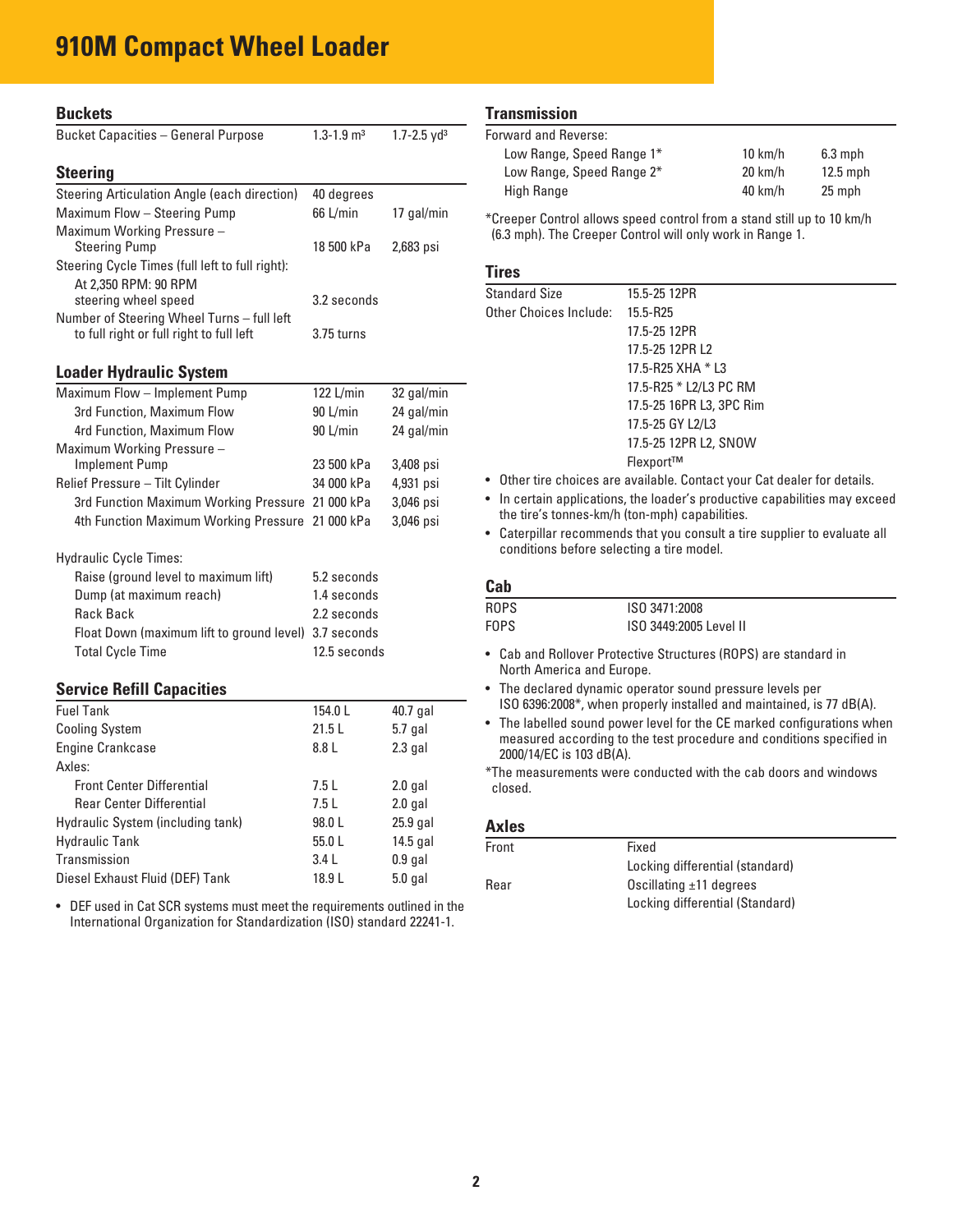**Dimensions and Operating Specifications** (All dimensions are approximate. Dimensions vary with bucket and tire choice.)





|    | *Vary with bucket. **Vary with tire.    | <b>Standard Lift - IT</b> |           | <b>Standard Lift - ISO</b> |           | <b>Standard Lift - PO</b> |                      |
|----|-----------------------------------------|---------------------------|-----------|----------------------------|-----------|---------------------------|----------------------|
|    | ** 1 Height: Ground to Cab              | 3020 mm                   | 9'10"     | 3020 mm                    | 9'10"     | 3020 mm                   | 9'10"                |
| ** | 2 Height: Ground to Beacon              | 3210 mm                   | 10'6''    | 3210 mm                    | 10'6''    | 3210 mm                   | 10'6''               |
| ** | 3 Height: Ground Axle Center            | 600 mm                    | 1'11"     | 600 mm                     | 1'11"     | 600 mm                    | 1'11"                |
|    | 4 Height: Ground Clearance              | 348 mm                    | 1'1"      | 348 mm                     | 1'1"      | 348 mm                    | 1'1"                 |
|    | * 5 Length: Overall                     | 6293 mm                   | 20'7''    | 6350 mm                    | 20'10"    | 6226 mm                   | 20'5"                |
|    | 6 Length: Rear Axle to Bumper           | 1590 mm                   | 5'2''     | 1590 mm                    | 5'2''     | 1590 mm                   | $5'2"$               |
|    | 7 Length: Hitch to Front Axle           | 1300 mm                   | 4'3''     | 1300 mm                    | 4'3''     | 1300 mm                   | 4'3''                |
|    | 8 Length: Wheel Base                    | 2600 mm                   | 8'6''     | 2600 mm                    | 8'6''     | 2600 mm                   | $8'6''$              |
|    | * 9 Clearance: Bucket at 45 Degrees     | 2809 mm                   | 9'2"      | 2772 mm                    | 9'1"      | 2846 mm                   | 9'4"                 |
|    | ** 10 Clearance: Load Over Height       | 3284 mm                   | 10'9''    | 3284 mm                    | 10'9''    | 3284 mm                   | 10'9''               |
|    | ** 11 Clearance: Level Bucket           | 3418 mm                   | 11'2"     | 3418 mm                    | 11'2"     | 3419 mm                   | 11'2"                |
|    | ** 12 Height: Bucket Pin                | 3673 mm                   | 12'0''    | 3673 mm                    | 12'0''    | 3673 mm                   | 12'0''               |
|    | ** 13 Height: Overall                   | 4563 mm                   | 14'11"    | 4599 mm                    | 15'1"     | 4534 mm                   | 14'10"               |
|    | * 14 Reach: Bucket at 45 Degrees        | 820 mm                    | $2'8"$    | 863 mm                     | 2'9''     | 759 mm                    | $2^{\circ}5^{\circ}$ |
|    | 15 Carry Height: Bucket Pin             | 319 mm                    | 1'0''     | 317 mm                     | 1'0''     | 319 mm                    | 1'0''                |
|    | ** 16 Dig Depth                         | 117 mm                    | 4.5"      | 117 mm                     | 4.5"      | 116 mm                    | 4.5"                 |
|    | 17 Width: Bucket                        | 2401 mm                   | 7'10"     | 2401 mm                    | 7'10''    | 2401 mm                   | 7'10''               |
|    | 18 Width: Tread Center                  | 1800 mm                   | 5'10''    | 1800 mm                    | 5'10"     | 1800 mm                   | 5'10''               |
|    | 19 Turning Radius: Over Bucket          | 5199 mm                   | 17'0''    | 5216 mm                    | 17'1"     | 5180 mm                   | 16'11"               |
|    | 20 Width: Over Tires                    | 2259 mm                   | 7'4''     | 2259 mm                    | 7'4''     | 2259 mm                   | 7'4''                |
|    | 21 Turning Radius: Outside of Tires     | 4716 mm                   | 15'5''    | 4716 mm                    | 15'5''    | 4716 mm                   | 15'5''               |
|    | 22 Turning Radius: Inside of Tires      | 2446 mm                   | 8'0''     | 2446 mm                    | 8'0''     | 2446 mm                   | 8'0''                |
|    | 23 Rack Angle at Full Lift              | 57 degrees                |           | 57 degrees                 |           | 57 degrees                |                      |
|    | 24 Dump Angle at Full Lift              | 48 degrees                |           | 48 degrees                 |           | 47 degrees                |                      |
|    | 25 Rack Angle at Carry                  | 42 degrees                |           | 43 degrees                 |           | 42 degrees                |                      |
|    | 26 Departure Angle                      | 33 degrees                |           | 33 degrees                 |           | 33 degrees                |                      |
|    | 27 Articulation Angle                   | 40 degrees                |           | 40 degrees                 |           | 40 degrees                |                      |
|    | *Tipping Load - Straight (ISO 14397-1)  | 5991 kg                   | 13,208 lb | 5867 kg                    | 12,935 lb | 6066 kg                   | 13,373 lb            |
|    | *Tipping Load - Full Turn (ISO 14397-1) | 5062 kg                   | 11,160 lb | 4952 kg                    | 10,917 lb | 5152 kg                   | 11,358 lb            |
|    | *Breakout Force                         | 6458 kg                   | 14,237 lb | 6298 kg                    | 13,885 lb | 7339 kg                   | 16,180 lb            |
|    | *Operating Weight                       | 8090 kg                   | 17,835 lb | 8116 kg                    | 17,893 lb | 7734 kg                   | 17,051 lb            |

Dimensions listed are for a machine configured with general purpose buckets, bolt-on cutting edges, 80 kg (176 lb) operator and 15.5 R25 (L2) tires.